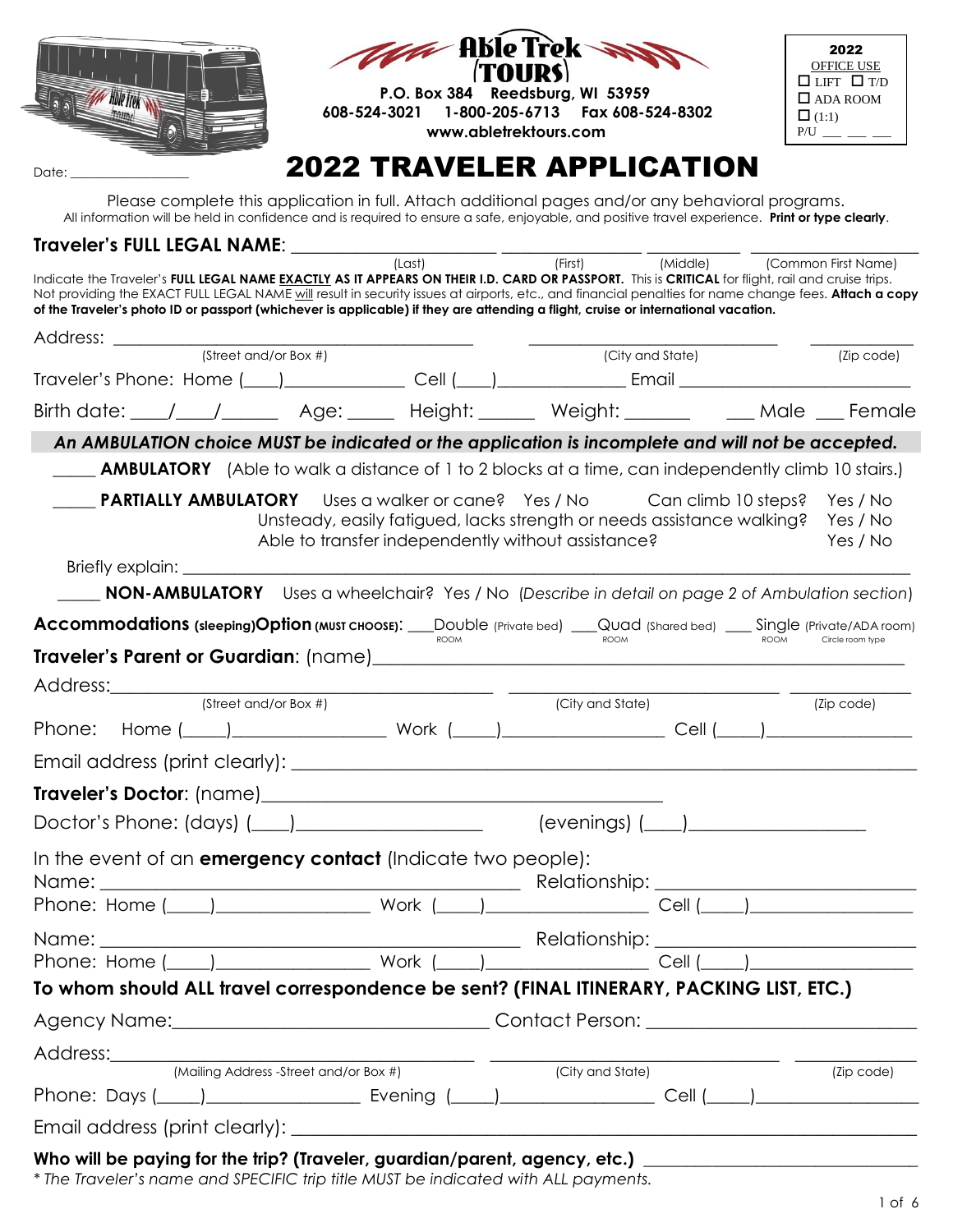| <b>ABILITIES AND DISABILITIES:</b> (Check all that apply) ___ Not Disabled                                                                                                                                                                                                                                                                                                                                                                |                                                |  | ___ Learning Disabled                                                                                                                 |  |
|-------------------------------------------------------------------------------------------------------------------------------------------------------------------------------------------------------------------------------------------------------------------------------------------------------------------------------------------------------------------------------------------------------------------------------------------|------------------------------------------------|--|---------------------------------------------------------------------------------------------------------------------------------------|--|
| ___ Developmentally Disabled                                                                                                                                                                                                                                                                                                                                                                                                              |                                                |  |                                                                                                                                       |  |
| Mild                                                                                                                                                                                                                                                                                                                                                                                                                                      | Moderate ______Severe ______Profound           |  |                                                                                                                                       |  |
| ___ Physically Disabled                                                                                                                                                                                                                                                                                                                                                                                                                   |                                                |  |                                                                                                                                       |  |
|                                                                                                                                                                                                                                                                                                                                                                                                                                           |                                                |  | _____Blind _______Hearing Impaired _________Non-Verbal ________ Limited Mobility                                                      |  |
| <b>AMBULATION</b>                                                                                                                                                                                                                                                                                                                                                                                                                         |                                                |  |                                                                                                                                       |  |
| (Travelers who require mobility related care and/or need any assistance transferring are REQUIRED to provide their own caregiver<br>who is familiar with their cares and needs. Travelers who require assistance transferring (toileting, dressing, bedtime, etc.) are<br>with transferring. Providing inaccurate or incomplete information about a traveler's mobility needs will result in the Traveler not<br>being allowed to travel. |                                                |  | welcome to travel but ONLY accompanied by their own personal caregiver. Able Trek staff are not permitted to lift travelers or assist |  |
| DOES THE TRAVELER HAVE LIMITED MOBILITY? _____ No ______ YES If YES complete below.                                                                                                                                                                                                                                                                                                                                                       |                                                |  |                                                                                                                                       |  |
|                                                                                                                                                                                                                                                                                                                                                                                                                                           |                                                |  |                                                                                                                                       |  |
| Does the Traveler require a wheelchair lift to access the motorcoach (5 steps)?                                                                                                                                                                                                                                                                                                                                                           |                                                |  | $\rule{1em}{0.15mm}$ Yes<br>No.                                                                                                       |  |
| Do the Traveler & their wheelchair require a tie-down location in the bus?                                                                                                                                                                                                                                                                                                                                                                |                                                |  | <b>Parage Yes</b><br><b>No</b>                                                                                                        |  |
| Can the Traveler independently transfer from their w-chair into & ride in bus/vehicle seat? ____Yes ___                                                                                                                                                                                                                                                                                                                                   |                                                |  | No                                                                                                                                    |  |
| *Does the Traveler require a roll-in shower stall at the hotels?                                                                                                                                                                                                                                                                                                                                                                          |                                                |  | Yes<br>No                                                                                                                             |  |
| Can the Traveler independently transfer (on/off toilet, in/out of bed)?                                                                                                                                                                                                                                                                                                                                                                   |                                                |  | Yes<br><b>No</b>                                                                                                                      |  |
| *Travelers who require fully accessible lodging accommodations (roll-in showers, wide door entrances, grab bars in<br>bathroom, etc. may be required to pay the "Single/ADA" rate.                                                                                                                                                                                                                                                        |                                                |  |                                                                                                                                       |  |
|                                                                                                                                                                                                                                                                                                                                                                                                                                           |                                                |  |                                                                                                                                       |  |
| BASIC INFORMATION (Please check any of the following that apply):                                                                                                                                                                                                                                                                                                                                                                         |                                                |  |                                                                                                                                       |  |
| Reads                                                                                                                                                                                                                                                                                                                                                                                                                                     | _ Wanders (Describe below)                     |  | __ Heart Condition                                                                                                                    |  |
| Writes                                                                                                                                                                                                                                                                                                                                                                                                                                    | __ Blood Disorder                              |  | __ Pacemaker/defibrillator                                                                                                            |  |
| Poor Coordination/Balance<br>__ Trips/Falls Easily                                                                                                                                                                                                                                                                                                                                                                                        | __ Mentally III<br>_ Psychological Impairment  |  | __ VAD (Ventricular Assist Device)<br>__ Speech Impairment                                                                            |  |
| __ Episodes of Dizziness                                                                                                                                                                                                                                                                                                                                                                                                                  | _ Mood/personality disorder                    |  | __ Non-verbal                                                                                                                         |  |
| __ Uses Adaptive/Assistive Equip.                                                                                                                                                                                                                                                                                                                                                                                                         | __ Sensory Issues                              |  | __ Uses ASL (sign language)                                                                                                           |  |
| _ Cerebral Palsy                                                                                                                                                                                                                                                                                                                                                                                                                          | __ Autism                                      |  | __ Irregular Sleeping                                                                                                                 |  |
| _ Muscular Dystrophy<br>__ Spina Bifida                                                                                                                                                                                                                                                                                                                                                                                                   | _ Obsessive/Compulsive Disorder<br>__ Anxiety  |  | __ Snores Loudly<br>__ Smokes (Amount?)                                                                                               |  |
| __ Multiple Sclerosis                                                                                                                                                                                                                                                                                                                                                                                                                     | _ Visually Impaired                            |  | _ Fear of Heights                                                                                                                     |  |
| Stroke (any deficit describe)                                                                                                                                                                                                                                                                                                                                                                                                             | _ Wears Glasses                                |  | Fear of Water                                                                                                                         |  |
| Arthritis                                                                                                                                                                                                                                                                                                                                                                                                                                 | _ Wears Dentures                               |  | Swimmer                                                                                                                               |  |
| <b>Terminally III</b>                                                                                                                                                                                                                                                                                                                                                                                                                     | <b>Wears Hearing Aids</b>                      |  | __ VNS Vagus Nerve Stimulation)                                                                                                       |  |
| Describe, in detail, any item checked above that will help our staff provide quality care: ___________________                                                                                                                                                                                                                                                                                                                            |                                                |  |                                                                                                                                       |  |
|                                                                                                                                                                                                                                                                                                                                                                                                                                           |                                                |  |                                                                                                                                       |  |
|                                                                                                                                                                                                                                                                                                                                                                                                                                           |                                                |  |                                                                                                                                       |  |
|                                                                                                                                                                                                                                                                                                                                                                                                                                           |                                                |  |                                                                                                                                       |  |
|                                                                                                                                                                                                                                                                                                                                                                                                                                           |                                                |  |                                                                                                                                       |  |
|                                                                                                                                                                                                                                                                                                                                                                                                                                           |                                                |  |                                                                                                                                       |  |
|                                                                                                                                                                                                                                                                                                                                                                                                                                           |                                                |  |                                                                                                                                       |  |
| <b>Can the Traveler take:</b>                                                                                                                                                                                                                                                                                                                                                                                                             |                                                |  |                                                                                                                                       |  |
| Loperamide - Yes / No                                                                                                                                                                                                                                                                                                                                                                                                                     |                                                |  | Kaopectate - Yes / No Pepto Bismal - Yes / No Dramamine - Yes / No                                                                    |  |
| Antacid - Yes / No                                                                                                                                                                                                                                                                                                                                                                                                                        | Decongestant - Yes / No Cough Syrup - Yes / No |  |                                                                                                                                       |  |
| to provide the best possible care for the Traveler. Attach additional pages if necessary.                                                                                                                                                                                                                                                                                                                                                 |                                                |  | DETAILED INFORMATION: Provide as much SPECIFIC information and DETAILS as you can. This helps our staff                               |  |
| <b>TOILETING:</b> __ Independent __ Needs assistance __ Wears Depends __ Incontinent __ Catheterization                                                                                                                                                                                                                                                                                                                                   |                                                |  |                                                                                                                                       |  |

\_\_\_\_\_\_\_\_\_\_\_\_\_\_\_\_\_\_\_\_\_\_\_\_\_\_\_\_\_\_\_\_\_\_\_\_\_\_\_\_\_\_\_\_\_\_\_\_\_\_\_\_\_\_\_\_\_\_\_\_\_\_\_\_\_\_\_\_\_\_\_\_\_\_\_\_\_\_\_\_\_\_\_\_\_\_\_\_\_\_\_\_\_\_\_\_\_\_\_\_\_\_\_\_\_\_\_\_\_\_\_\_\_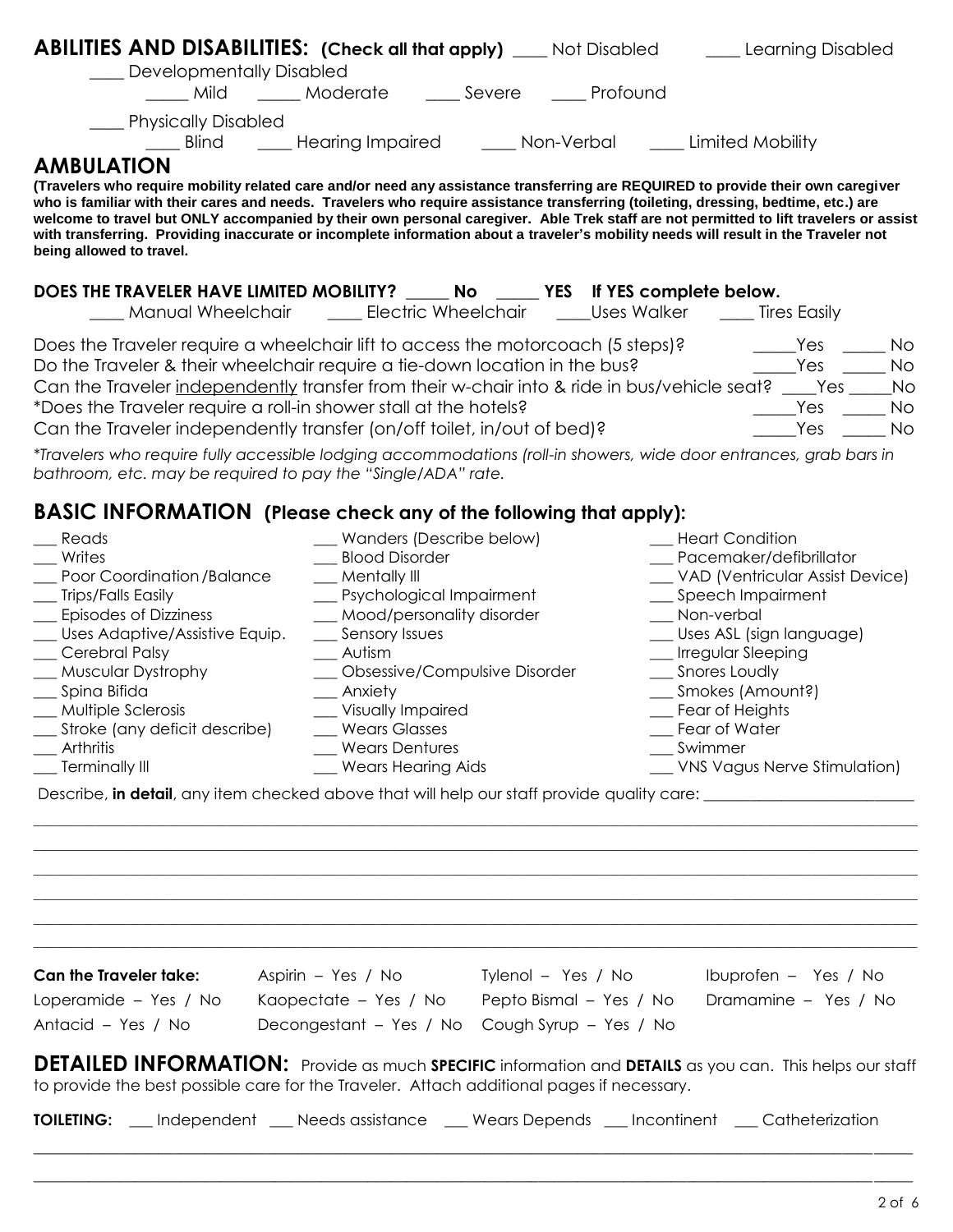| <b>DRESSING:</b> | Independent | Partial Assistance (describe) |  | _ Total (physical) Assistance (describe in detail) |  |
|------------------|-------------|-------------------------------|--|----------------------------------------------------|--|
|------------------|-------------|-------------------------------|--|----------------------------------------------------|--|

\_\_\_\_\_\_\_\_\_\_\_\_\_\_\_\_\_\_\_\_\_\_\_\_\_\_\_\_\_\_\_\_\_\_\_\_\_\_\_\_\_\_\_\_\_\_\_\_\_\_\_\_\_\_\_\_\_\_\_\_\_\_\_\_\_\_\_\_\_\_\_\_\_\_\_\_\_\_\_\_\_\_\_\_\_\_\_\_\_\_\_\_\_\_\_\_\_\_\_\_\_\_\_\_\_\_\_\_\_\_\_\_\_

|                         |                   | <b>SHOWERING:</b> __ Independent __ Requires physical assistance __ Set water temp __ Assistance shampoo                                                                                                                                                                                                                                                                                                                           |                                                     |  |
|-------------------------|-------------------|------------------------------------------------------------------------------------------------------------------------------------------------------------------------------------------------------------------------------------------------------------------------------------------------------------------------------------------------------------------------------------------------------------------------------------|-----------------------------------------------------|--|
|                         |                   | <b>GROOMING:</b> __ Independent ___ Teeth Brushing-Set up Assist ___ Assist w/shaving ___ Assist w/hair care                                                                                                                                                                                                                                                                                                                       |                                                     |  |
| <b>MEAL TIME:</b>       |                   | __ Independent ____ Cut/chop food ____ Mechanical soft ____ Pureed ____ Staff Must Feed<br>__ Assistance ordering ___ Assistance paying ____ Food Allergies ____ Special Diet                                                                                                                                                                                                                                                      |                                                     |  |
|                         |                   | <b>DIABETIC?</b> NO LEVES If YES, complete the rest of this section. Let you be 2<br>Does the Traveler test glucose levels? __ NO __ YES If YES, do they test independently? __ NO YES<br>Requires insulin injections? __NO __YES If YES, do they self-inject or need assistance? __SELF __ASSIST<br>Describe in DETAIL diabetic care - typical levels, are levels normally stable or unstable, dietary details, etc.              |                                                     |  |
|                         |                   | <b>MONEY MANAGEMENT:</b> __ Independent (Traveler will handle, count and budget own money on the trip)<br>[can carry a small amount of money but staff need to hold the majority of their money)<br>Complete Assistance (staff need to hold onto all money and assist with all purchases)                                                                                                                                          |                                                     |  |
| <b>TIME MANAGEMENT:</b> | Eating/meal time: | Getting "ready" in the morning: _____ 30 minutes or less _____ 30 minutes to 1 hour ____ Over 1 hour                                                                                                                                                                                                                                                                                                                               | 30 minutes or less 30 minutes to 1 hour Over 1 hour |  |
|                         |                   | EPILEPSY/SEIZURE DISORDER? __ NO __ YES If YES, complete the rest of this section.<br>TYPE: __ Atonic (drop seizures) __ Petit Mal (Absence seizures) __ Tonic Clonic (Grand Mal) __ Partial<br>Are the Traveler's seizures well controlled? __ NO __ YES Describe in DETAIL (frequency, length, recovery time,<br>care after seizure, when EMT or hospitalization should be sought, etc.). [100] [10] [10] care after seizure can |                                                     |  |
|                         |                   | <b>MEDICATION MANAGEMENT:</b> Will the Traveler be taking medication on the trip? _____ NO ______ YES<br>Is the Traveler completely self-medicating (be aware routines can be distorted on trips)? ____ NO ____ YES                                                                                                                                                                                                                |                                                     |  |
|                         |                   |                                                                                                                                                                                                                                                                                                                                                                                                                                    |                                                     |  |
|                         |                   |                                                                                                                                                                                                                                                                                                                                                                                                                                    |                                                     |  |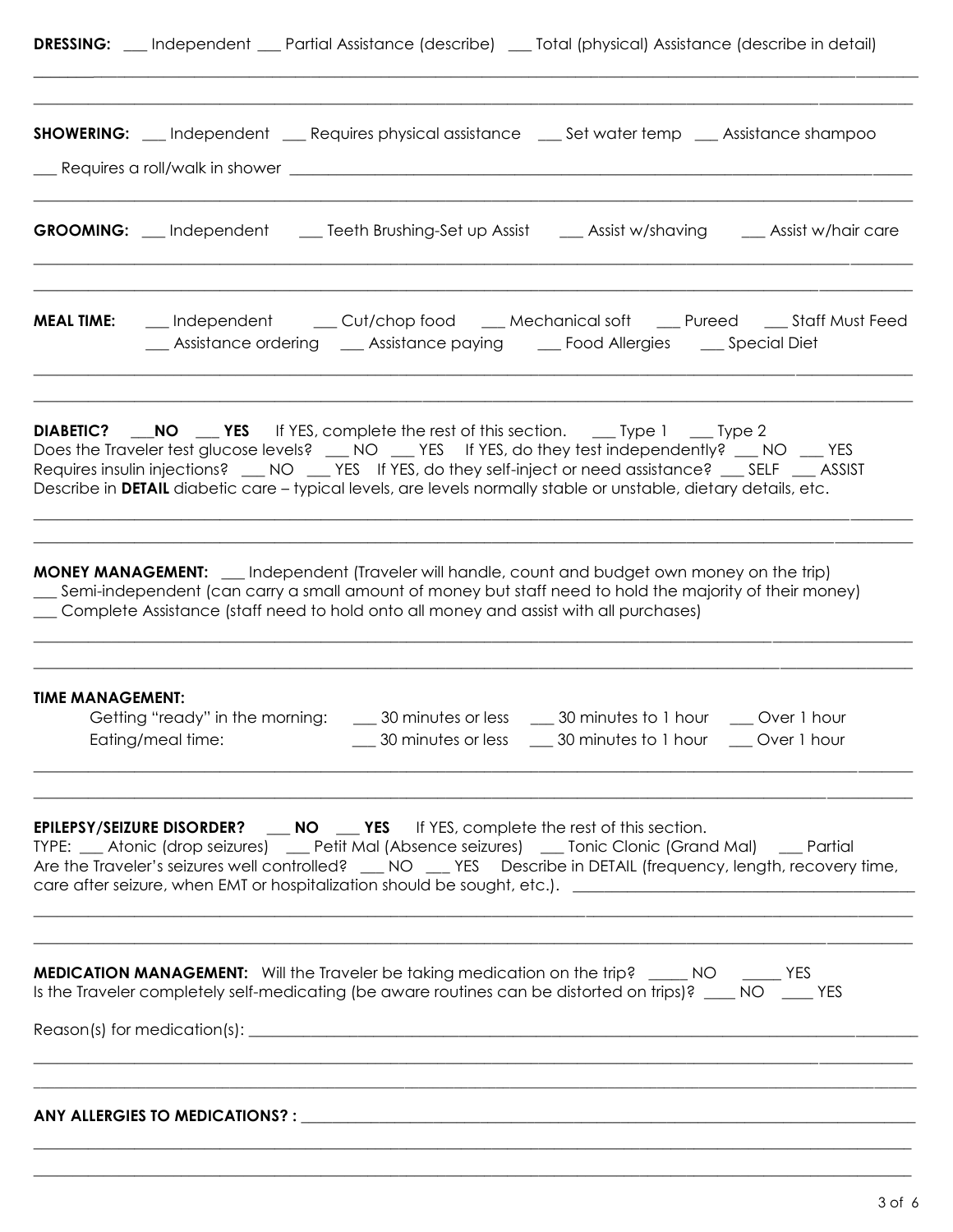| <b>EVENING/SLEEPING ROUTINE:</b> Normal time to bed ____________PM Normal wake-up time _____________AM<br>If NO, describe below. Include any details about sleeping patterns (snores loudly, goes to sleep with TV on, talks in<br>sleep, incontinence at night, etc).                                                                                                                                                                                                               |
|--------------------------------------------------------------------------------------------------------------------------------------------------------------------------------------------------------------------------------------------------------------------------------------------------------------------------------------------------------------------------------------------------------------------------------------------------------------------------------------|
|                                                                                                                                                                                                                                                                                                                                                                                                                                                                                      |
| <b>BEHAVIORAL and INTERACTION INFORMATION/CONCERNS:</b><br>Please indicate and describe in detail any behavioral concerns that apply to the Traveler.                                                                                                                                                                                                                                                                                                                                |
| __ Injurious to self<br>__ History of stealing<br>__ Verbally aggressive<br>__ Physically aggressive toward others<br>__ Destructive to property<br>__ Does not follow verbal directions _____ Inappropriate touch<br>__ Interacts inappropriately with others _____ Fabricates stories<br>Does not function well in organized activities unless supervised 1:1<br>__ Sexually inappropriate<br>Does not accept staff assistance, reminders, support, etc. in an appropriate manner. |
| Please describe any behavioral concerns and how they are best handled. ____________________________                                                                                                                                                                                                                                                                                                                                                                                  |
|                                                                                                                                                                                                                                                                                                                                                                                                                                                                                      |
|                                                                                                                                                                                                                                                                                                                                                                                                                                                                                      |
|                                                                                                                                                                                                                                                                                                                                                                                                                                                                                      |
| Has the Traveler been with Able Trek Tours on a previous vacation? (Circle one) Yes / No                                                                                                                                                                                                                                                                                                                                                                                             |
| Has the Traveler ever been denied access to other vacation, camp or leisure providers? (Circle one) Yes / No                                                                                                                                                                                                                                                                                                                                                                         |
|                                                                                                                                                                                                                                                                                                                                                                                                                                                                                      |
|                                                                                                                                                                                                                                                                                                                                                                                                                                                                                      |
|                                                                                                                                                                                                                                                                                                                                                                                                                                                                                      |
|                                                                                                                                                                                                                                                                                                                                                                                                                                                                                      |
| What expectations do the Traveler, parents (guardian) and/or caregivers have for this vacation?                                                                                                                                                                                                                                                                                                                                                                                      |
|                                                                                                                                                                                                                                                                                                                                                                                                                                                                                      |
|                                                                                                                                                                                                                                                                                                                                                                                                                                                                                      |
| Trip staff to Traveler ratio is 1:3 or 1:4. Care/supervision on vacations tends to be more intensive and demanding than<br>in the home setting. A traveler that is unable to independently transfer from their wheelchair is required to provide<br>their own support staff on trip(s). Will the Traveler function well with this level of supervision? If no, explain.                                                                                                              |
|                                                                                                                                                                                                                                                                                                                                                                                                                                                                                      |

*\* Staff to Traveler ratio of 1:1 is available in many circumstances. Travelers can bring their own staff or staff can be supplied by Able Trek Tours. The typical cost for a 1:1, for both the Traveler and staff, is 150% (1 ½ times) the published DOUBLE rate. You MUST inform Able Trek Tours well in advance of the trip if you feel the Traveler would function better with a 1:1. Able Trek may also determine and require that a Traveler requires 1:1 staffing to attend. Most Travelers who use a wheelchair for mobility and/or require transfer assistance will be required to supply their own 1:1 staff.* 

\_\_\_\_\_\_\_\_\_\_\_\_\_\_\_\_\_\_\_\_\_\_\_\_\_\_\_\_\_\_\_\_\_\_\_\_\_\_\_\_\_\_\_\_\_\_\_\_\_\_\_\_\_\_\_\_\_\_\_\_\_\_\_\_\_\_\_\_\_\_\_\_\_\_\_\_\_\_\_\_\_\_\_\_\_\_\_\_\_\_\_\_\_\_\_\_\_\_\_\_\_\_\_\_\_\_\_\_\_\_\_\_\_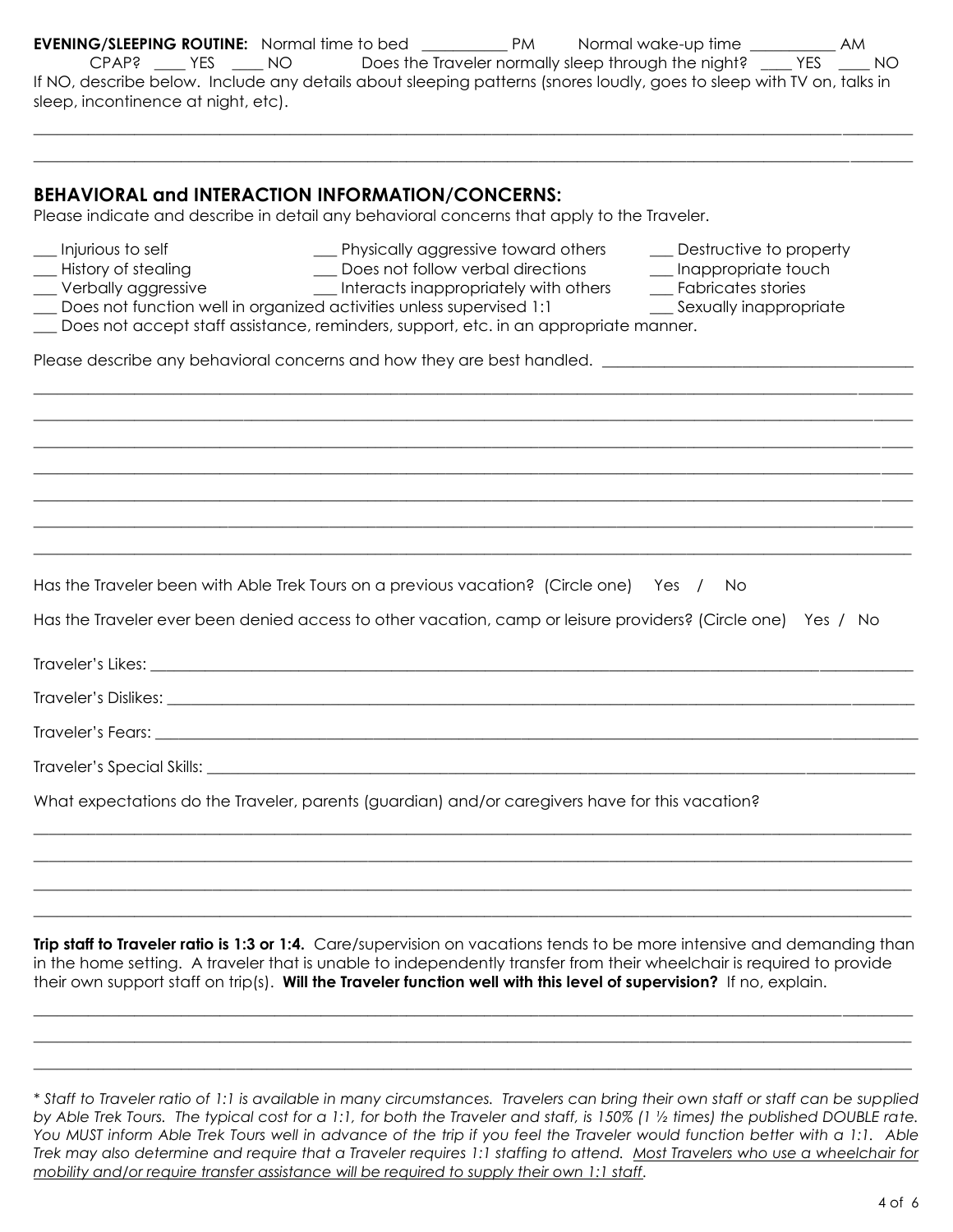**INSURANCE COVERAGE:** Insurance for accidents or illnesses while participating in Able Trek Tours is the responsibility of the Traveler and/or their family or guardian. Please list the Traveler's health/accident; medical/hospital insurance coverage. Travel cancellation insurance including some medical coverage is available – contact Able Trek Tours for info.

| <b>ABLE TREK CONSENT FORM</b>                      |                                                                                                                                                                                                             |                                                                                                                         |
|----------------------------------------------------|-------------------------------------------------------------------------------------------------------------------------------------------------------------------------------------------------------------|-------------------------------------------------------------------------------------------------------------------------|
|                                                    |                                                                                                                                                                                                             |                                                                                                                         |
|                                                    |                                                                                                                                                                                                             | Trip Date: _____________                                                                                                |
|                                                    |                                                                                                                                                                                                             | Trip Date: _____________                                                                                                |
|                                                    |                                                                                                                                                                                                             | Trip Date: _____________                                                                                                |
|                                                    |                                                                                                                                                                                                             | Trip Date: _____________                                                                                                |
|                                                    | Is the Traveler his or her own legal guardian? (Circle one) Yes /                                                                                                                                           | No.                                                                                                                     |
|                                                    | Instructions: Check each paragraph after reading to indicate that you understand and agree with it.                                                                                                         |                                                                                                                         |
| knowledge.                                         | 1. I hereby attest all information within this application to be true and accurate to the best of my                                                                                                        |                                                                                                                         |
| Trek Tours program.                                | 2. I understand failure to provide accurate information my result in immediate dismissal from any Able                                                                                                      |                                                                                                                         |
|                                                    | in publications or presentations in promotion of Able Trek Tours.                                                                                                                                           | 3. I hereby give permission for Able Trek Tours to use photographs or video footage taken of the Traveler               |
|                                                    | 4. I agree not to send any Traveler on any Able Trek Tour if they have been exposed to a contagious<br>disease within four weeks of the trip start date.                                                    |                                                                                                                         |
|                                                    | 5. I am aware of, understand and agree to the cancellation timelines and financial penalties as<br>described on page 21 of the Able Trek Tours Vacation Packages booklet.                                   |                                                                                                                         |
| <b>TRAVELER'S CONSENT:</b><br>and understand them. |                                                                                                                                                                                                             | I agree to participate in the above stated Able Trek Tour(s). I have paid careful attention to all the above statements |
| Printed name:                                      | Signature:                                                                                                                                                                                                  | Date:                                                                                                                   |
|                                                    | LEGAL GUARDIAN'S CONSENT (if Traveler is not own legal guardian):                                                                                                                                           |                                                                                                                         |
|                                                    |                                                                                                                                                                                                             | I am the parent and/or legal guardian of the above-mentioned Traveler, and I give my permission for (name of            |
|                                                    | carefully read all the above statements, understand them, and agree to abide by them.                                                                                                                       |                                                                                                                         |
|                                                    |                                                                                                                                                                                                             |                                                                                                                         |
|                                                    |                                                                                                                                                                                                             |                                                                                                                         |
|                                                    |                                                                                                                                                                                                             | Phone: (days) (____)______________________ (evenings) (____)____________________ (cell) (____)________________          |
|                                                    | Please attach a legible copy of the Traveler's photo identification card, driver's license or passport<br>(whichever is applicable) if they are attending a flight, cruise, rail or international vacation. |                                                                                                                         |
|                                                    | <b>The Able Trek</b>                                                                                                                                                                                        |                                                                                                                         |
| 1-800-205-6713                                     | PO Box 384 * Reedsburg, WI 53959                                                                                                                                                                            | Fax 608-524-8302 ddouglas@abletrektours.com www.abletrektours.com                                                       |